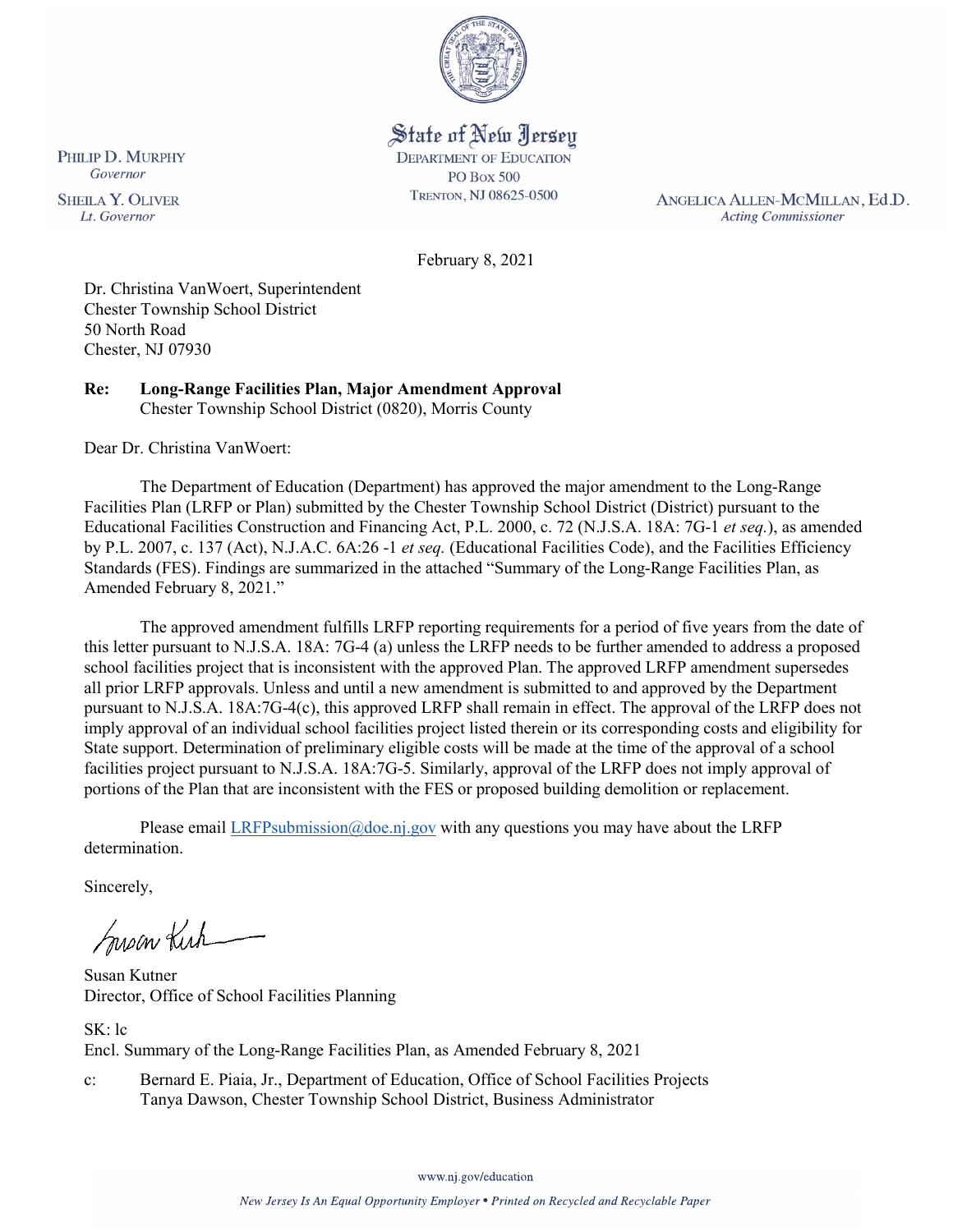## **Chester Township School District (0820) Summary of the Long-Range Facilities Plan, as Amended February 8, 2021**

The Department of Education (Department) has completed its review of the major amendment to the Long-Range Facilities Plan (LRFP or Plan) submitted by the Chester Township School District (District) pursuant to the Educational Facilities Construction and Financing Act, P.L. 2000, c. 72 (N.J.S.A. 18A: 7G-1 *et seq.*), as amended by P.L. 2007, c. 137 (Act), N.J.A.C. 6A:26-1 et seq. (Educational Facilities Code), and the Facilities Efficiency Standards (FES).

The following provides a summary of the District's approved amended LRFP. The summary is based on the standards set forth in the Act, the Educational Facilities Code, the FES, District-reported information in the Department's LRFP reporting system, and supporting documentation. The referenced reports in *italic* text are standard reports available on the Department's LRFP website.

## **1. Inventory Overview**

The District is classified as a Regular Operating District (ROD) for funding purposes. It provides services for students in grades PK-8.

The District identified existing and proposed schools, sites, buildings, rooms, and site amenities in its LRFP. Table 1 lists the number of existing and proposed district schools, sites, and buildings. Detailed information can be found in the *School Asset Inventory Report* and the *Site Asset Inventory Report.*

**As directed by the Department, school facilities projects that have received initial approval by the Department and have been approved by the voters, if applicable, are represented as "existing" in the LRFP.** Approved projects that include new construction and/or the reconfiguration/reassignment of existing program space are as follows: n/a.

| Category                                     | <b>Existing</b> | <b>Proposed</b> |
|----------------------------------------------|-----------------|-----------------|
| Number of Schools (assigned DOE school code) |                 |                 |
| Number of School Buildings <sup>1</sup>      |                 |                 |
| Number of Non-School Buildings <sup>2</sup>  |                 |                 |
| Number of Vacant Buildings                   |                 |                 |
| Number of Sites                              |                 |                 |

#### **Table 1: Number of Schools, School Buildings, and Sites**

Based on the existing facilities inventory submitted by the District:

- Schools using leased buildings (short or long-term):  $n/a$
- Schools using temporary classroom units (TCUs), excluding TCUs supporting construction:  $n/a$
- Vacant/unassigned school buildings:  $n/a$

 $\overline{a}$ 

<span id="page-1-1"></span><span id="page-1-0"></span>*<sup>1</sup>* Includes district-owned buildings and long-term leases serving students in district-operated programs

<sup>&</sup>lt;sup>2</sup> Includes occupied district-owned buildings not associated with a school, such as administrative buildings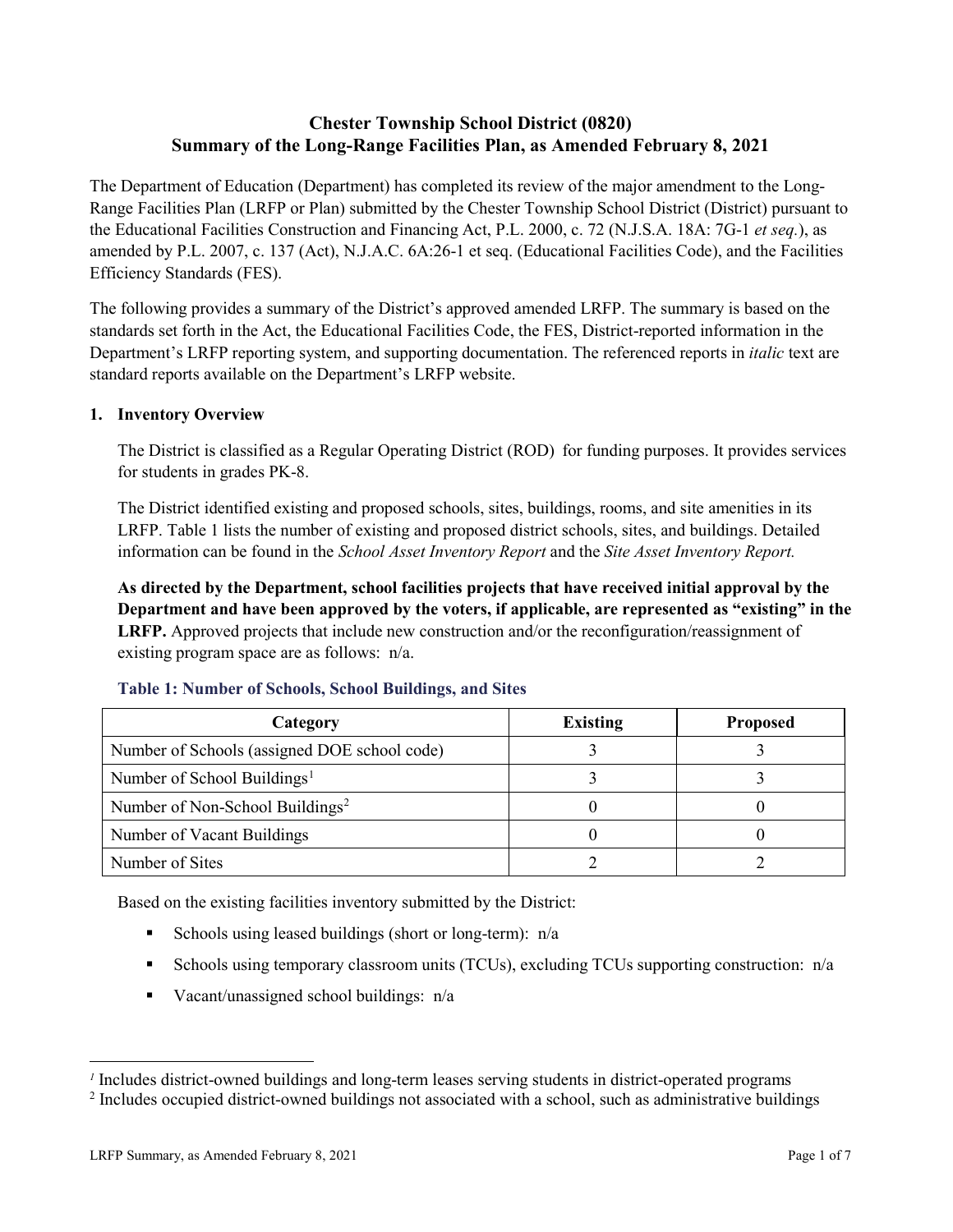Findings:

The Department has determined that the proposed inventory is adequate for approval of the District's LRFP amendment. However, the LRFP determination does not imply approval of an individual school facilities project listed within the LRFP; the District must submit individual project applications for project approval.

## **2. District Enrollments**

The District determined the number of students, or "proposed enrollments," to be accommodated for LRFP planning purposes on a district-wide basis and in each school.

The Department minimally requires the submission of a standard cohort-survival projection using historic enrollment data from the Application for School State Aid (ASSA) or NJ Smart. The cohort-survival method projection method forecasts future students based upon the survival of the existing student population as it moves from grade to grade. A survival ratio of less than 1.00 indicates a loss of students, while a survival ratio of more than 1.00 indicates the class size is increasing. For example, if a survival ratio tracking first to second grade is computed to be 1.05, the grade size is increasing by 5% from one year to the next. The cohort-survival projection methodology works well for communities with stable demographic conditions. Atypical events impacting housing or enrollments, such as an economic downturn that halts new housing construction or the opening of a charter or private school, typically makes a cohort-survival projection less reliable.

## **Proposed enrollments are based on a standard cohort-survival enrollment projection.**

Adequate supporting documentation was submitted to the Department to justify the proposed enrollments. Table 2 provides a comparison of existing and projected enrollments. All totals include special education students.

|                              | <b>Existing Enrollments</b> | <b>District Proposed Enrollments</b> |
|------------------------------|-----------------------------|--------------------------------------|
| <b>Grades</b>                | 2019-20                     | 2023-24                              |
| PK (excl. private providers) | 45                          | 20                                   |
| Grades K to 5                | 650                         | 705                                  |
| Grades 6 to 8                | 392                         | 357                                  |
| Grades 9 to 12               |                             |                                      |
| <b>Totals PK to 12</b>       | 1,087                       | 1,082                                |

# **Table 2: Enrollments**

Findings:

The Department has determined the District's proposed enrollments to be acceptable for approval of the District's LRFP amendment. The Department will require a current enrollment projection at the time an application for a school facilities project is submitted incorporating the District's most recent enrollments in order to verify that the LRFP's planned capacity is appropriate for the updated enrollments.

# **3. District Practices Capacity**

Based on information provided in the room inventories, District Practices Capacity was calculated for each school building to determine whether adequate capacity is proposed for the projected enrollments based on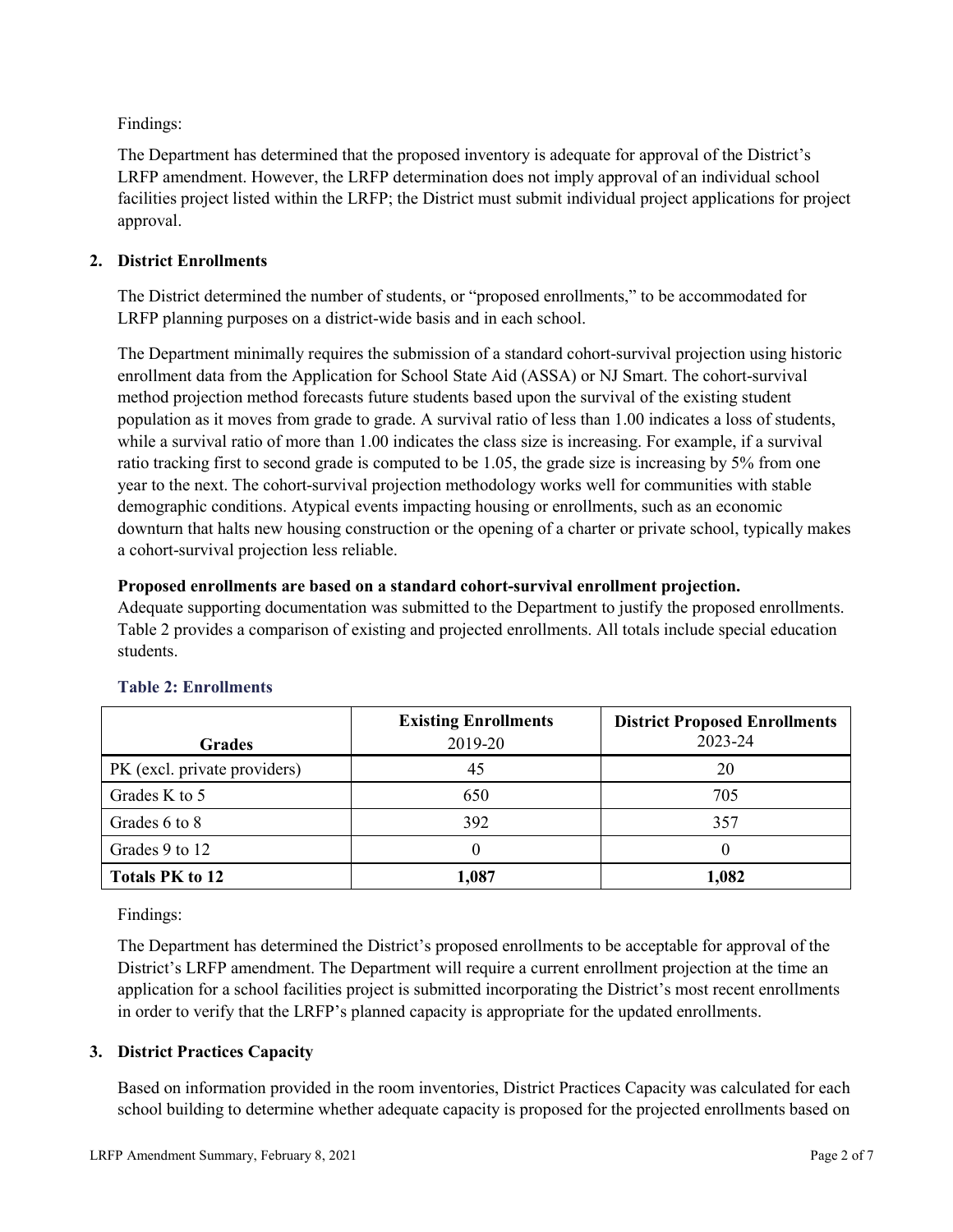district scheduling and class size practices. The capacity totals assume instructional buildings can be fully utilized regardless of school sending areas, transportation, and other operational issues. The calculations only consider district-owned buildings and long-term leases; short term leases and temporary buildings are excluded. **A capacity utilization factor of 90% for classrooms serving grades K-8 and 85% for classrooms serving grades 9-12 is applied in accordance with the FES.** No capacity utilization factor is applied to preschool classrooms.

In certain cases, districts may achieve adequate District Practices Capacity to accommodate enrollments but provide inadequate square feet per student in accordance with the FES, resulting in educational adequacy issues and "Unhoused Students." Unhoused students are considered in the "Functional Capacity" calculations used to determine potential State support for school facilities projects and are analyzed in Section 4.

Table 3 provides a summary of proposed enrollments and existing and proposed District-wide capacities. Detailed information can be found in the LRFP website reports titled *FES and District Practices Capacity Report, Existing Rooms Inventory Report, and Proposed Rooms Inventory Report.*

| <b>Grades</b>              | <b>Proposed</b><br><b>Enrollments</b> | <b>Existing</b><br><b>District</b><br><b>Practices</b><br>Capacity | <b>Existing</b><br>Deviation* | <b>Proposed</b><br><b>District</b><br><b>Practices</b><br>Capacity | <b>Proposed</b><br>Deviation* |
|----------------------------|---------------------------------------|--------------------------------------------------------------------|-------------------------------|--------------------------------------------------------------------|-------------------------------|
| Elementary ( $PK$ to 5)    | 725                                   | 720.60                                                             | $-4.40$                       | 720.06                                                             | $-4.40$                       |
| Middle $(6 \text{ to } 8)$ | 357                                   | 340.05                                                             | $-16.95$                      | 340.05                                                             | $-16.95$                      |
| High $(9 \text{ to } 12)$  | 0                                     | 0.00                                                               | 0.00                          | 0.00                                                               | 0.00                          |
| <b>District Totals</b>     | 1,082                                 | 1,060.65                                                           | $-21.35$                      | 106.65                                                             | $-21.35$                      |

## **Table 3: District Practices Capacity Analysis**

*\* Positive numbers signify surplus capacity; negative numbers signify inadequate capacity. Negative values for District Practices capacity are acceptable for approval if proposed enrollments do not exceed 100% capacity utilization.*

Considerations:

- **Based on the proposed enrollments and existing room inventories, the District is projected to have** inadequate capacity for the following grade groups, assuming all school buildings can be fully utilized: n/a
- Adequate justification has been provided by the District if the proposed capacity for a school significantly deviates from the proposed enrollments. Generally, surplus capacity is acceptable for LRFP approval if additional capacity is not proposed through new construction.

## Findings:

The Department has determined that proposed District capacity, in accordance with the proposed enrollments, is adequate for approval of the District's LRFP amendment. The Department will require a current enrollment projection at the time an application for a school facilities project is submitted, incorporating the District's most recent Fall Enrollment Report, in order to verify that the LRFP's planned capacity meets the District's updated enrollments.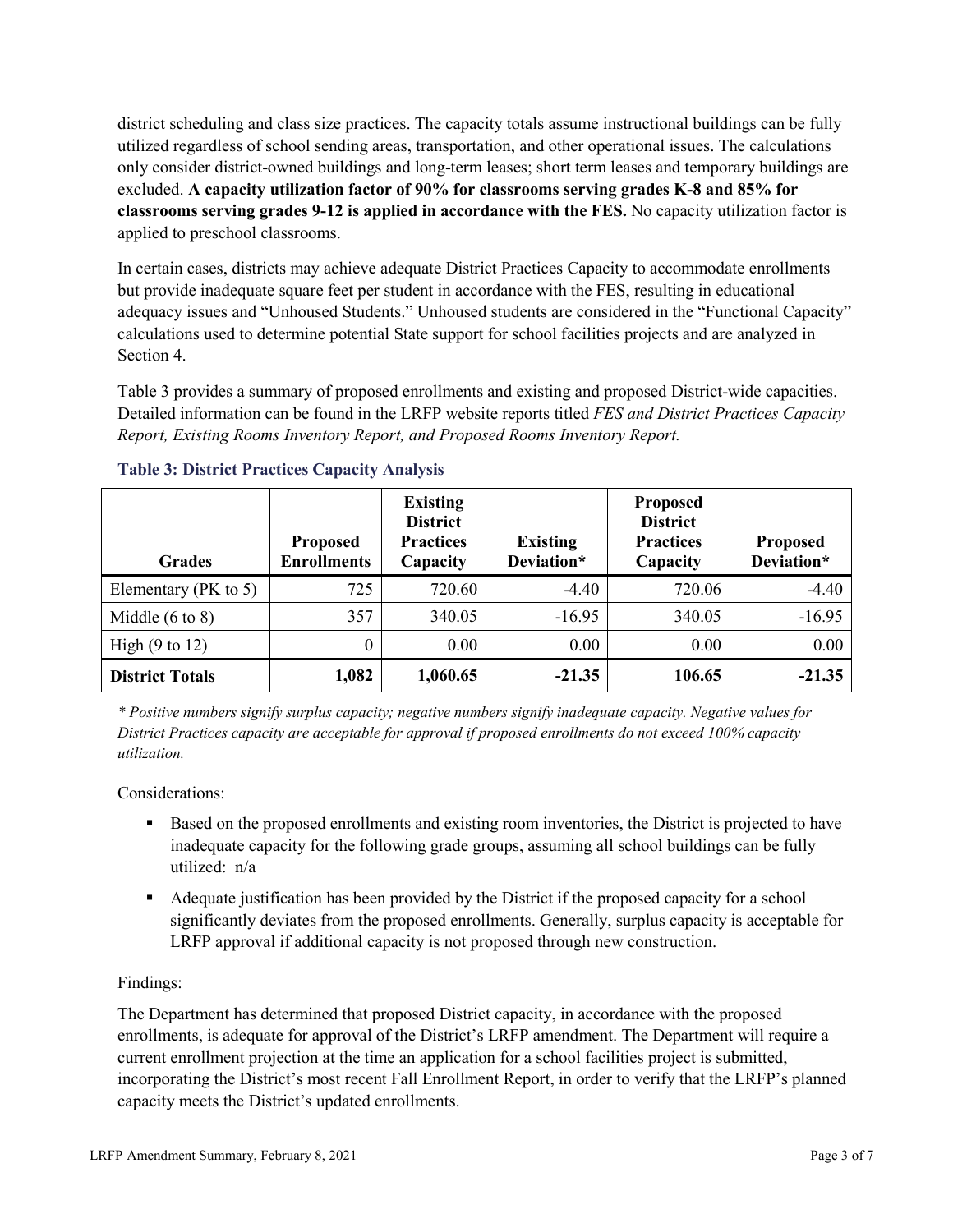## **4. New Construction Funding Eligibility**

*Functional Capacity* was calculated and compared to the proposed enrollments to provide a **preliminary estimate** of Unhoused Students and new construction funding eligibility. **A final determination will be made at the time of project application approval.**

*Functional Capacity* is the adjusted gross square footage of a school building *(total gross square feet minus excluded space)* divided by the minimum area allowance per full-time equivalent student for the grade level contained therein. *Unhoused Students* is the number of students projected to be enrolled in the District that exceeds the Functional Capacity of the District's schools pursuant to N.J.A.C. 6A:26-2.2(c). *Excluded Square Feet* includes (1) square footage exceeding the FES for any pre-kindergarten, kindergarten, general education, or self-contained special education classroom; (2) grossing factor square footage *(corridors, stairs, mechanical rooms, etc.)* that exceeds the FES allowance, and (3) square feet proposed to be demolished or discontinued from use. Excluded square feet may be revised during the review process for individual school facilities projects.

Table 4 provides a preliminary assessment of the Functional Capacity, Unhoused Students, and Estimated Maximum Approved Area for Unhoused Students for each FES grade group. The calculations exclude temporary facilities and short-term leased buildings. School buildings proposed for whole or partial demolition or reassignment to a non-school use are excluded from the calculations pending project application review. If a building is proposed to be reassigned to a different school, the square footage is applied to the proposed grades after reassignment. Buildings that are not assigned to a school are excluded from the calculations. In addition, only preschool students eligible for state funding (former ECPA students) are included. Detailed information concerning the calculations can be found in the *Functional Capacity and Unhoused Students Report* and the *Excluded Square Footage Report.*

| Category                                     | PK/K to 5 | 6 to 8 | 9 to 12  | <b>Total</b> |
|----------------------------------------------|-----------|--------|----------|--------------|
| Eligible PK /K-12 Proposed Enrollments       | 725       | 357    | 0        |              |
| FES Area Allowance (SF/student)              | 125.00    | 134.00 | 151.00   |              |
| <b>Prior to Completion of Proposed Work:</b> |           |        |          |              |
| <b>Existing Gross Square Feet</b>            | 114,441   | 70,284 | $\theta$ | 184,725      |
| <b>Adjusted Gross Square Feet</b>            | 109,472   | 69,437 | $\theta$ | 178,909      |
| <b>Adjusted Functional Capacity</b>          | 875.78    | 518.19 | 0.00     |              |
| <b>Unhoused Students</b>                     | 0.00      | 0.00   | 0.00     |              |
| Est. Max. Area for Unhoused Students         | 0.00      | 0.00   | 0.00     |              |
| <b>After Completion of Proposed Work:</b>    |           |        |          |              |
| Gross Square Feet                            | 114,441   | 80,284 | $\theta$ | 194,725      |
| New Gross Square Feet                        | $\theta$  | 10,000 | $\theta$ | 10,000       |
| <b>Adjusted Gross Square Feet</b>            | 109,472   | 79,437 | $\Omega$ | 188,909      |
| <b>Functional Capacity</b>                   | 875.78    | 592.81 | 0.00     |              |
| Unhoused Students after Construction         | 0.00      | 0.00   | 0.00     |              |
| Est. Max. Area Remaining                     | 0.00      | 0.00   | 0.00     |              |

#### **Table 4: Estimated Maximum Approved Area for Unhoused Students**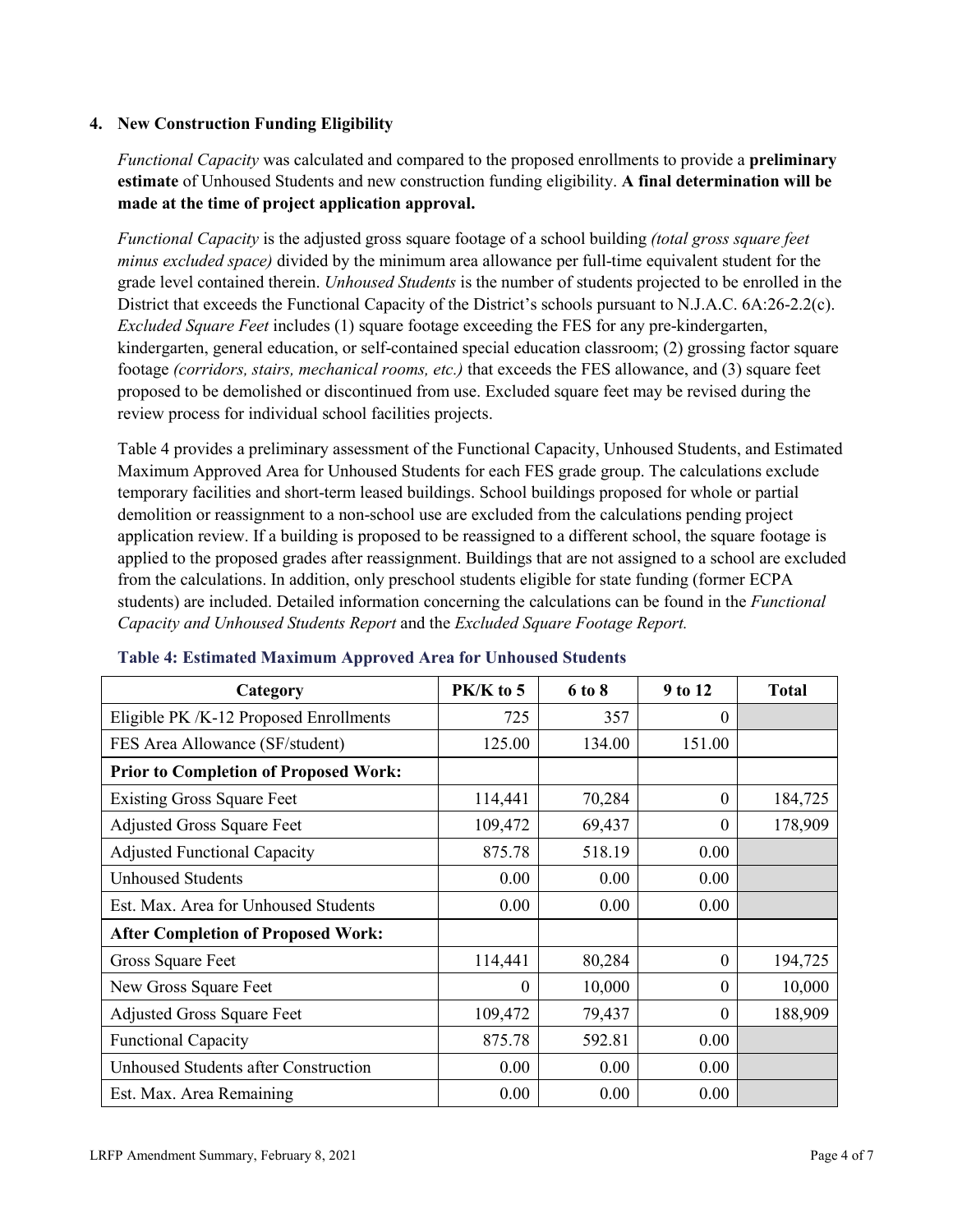Facilities used for non-instructional or non-educational purposes are ineligible for State support under the Act. However, projects for such facilities shall be reviewed by the Department to determine whether they are consistent with the District's LRFP and whether the facility, if it is to house students (full or part time) conforms to educational adequacy requirements. These projects shall conform to all applicable statutes and regulations.

Estimated costs represented in the LRFP by the District are for capital planning purposes only. The estimates are not intended to represent preliminary eligible costs or final eligible costs of approved school facilities projects.

Considerations:

- The District does not have approved projects pending completion, as noted in Section 1, that impact the Functional Capacity calculations.
- **The Functional Capacity calculations** *exclude* square feet proposed for demolition or discontinuation for the following FES grade groups and school buildings pending a feasibility study and project review: n/a .
- Based on the preliminary assessment, the District has Unhoused Students prior to the completion of proposed work for the following FES grade groups: n/a .
- New construction is proposed for the following FES grade groups: 6-8.
- Proposed new construction exceeds the estimated maximum area allowance for Unhoused Students prior to the completion of the proposed work for the following grade groups: 6-8.
- The District, based on the preliminary LRFP assessment, will not have Unhoused Students after completion of the proposed LRFP work. If the District is projected to have Unhoused Students, adequate justification has been provided to confirm educational adequacy in accordance with Section 6 of this determination.

## Findings:

Functional Capacity and Unhoused Students calculated in the LRFP are preliminary estimates. Preliminary Eligible Costs (PEC) and Final Eligible Costs (FEC) will be included in the review process for specific school facilities projects. A feasibility study undertaken by the District is required if building demolition or replacement is proposed per N.J.A.C. 6A:26-2.3(b)(10).

## **5. Proposed Work**

The District assessed program space, capacity, and physical plant deficiencies to determine corrective actions. Capital maintenance, or *"system actions,"* address physical plant deficiencies due to operational, building code, and /or life cycle issues. Inventory changes, or *"inventory actions,*" add, alter, or eliminate sites, site amenities, buildings, and/or rooms.

The Act (N.J.S.A. 18A:7G-7b) provides that all school facilities shall be deemed suitable for rehabilitation unless a pre-construction evaluation undertaken by the District demonstrates to the satisfaction of the Commissioner that the structure might pose a risk to the safety of the occupants even after rehabilitation or that rehabilitation is not cost-effective. Pursuant to N.J.A.C. 6A:26-2.3(b)(10), the Commissioner may identify school facilities for which new construction is proposed in lieu of rehabilitation for which it appears from the information presented that new construction is justified, provided, however, that for such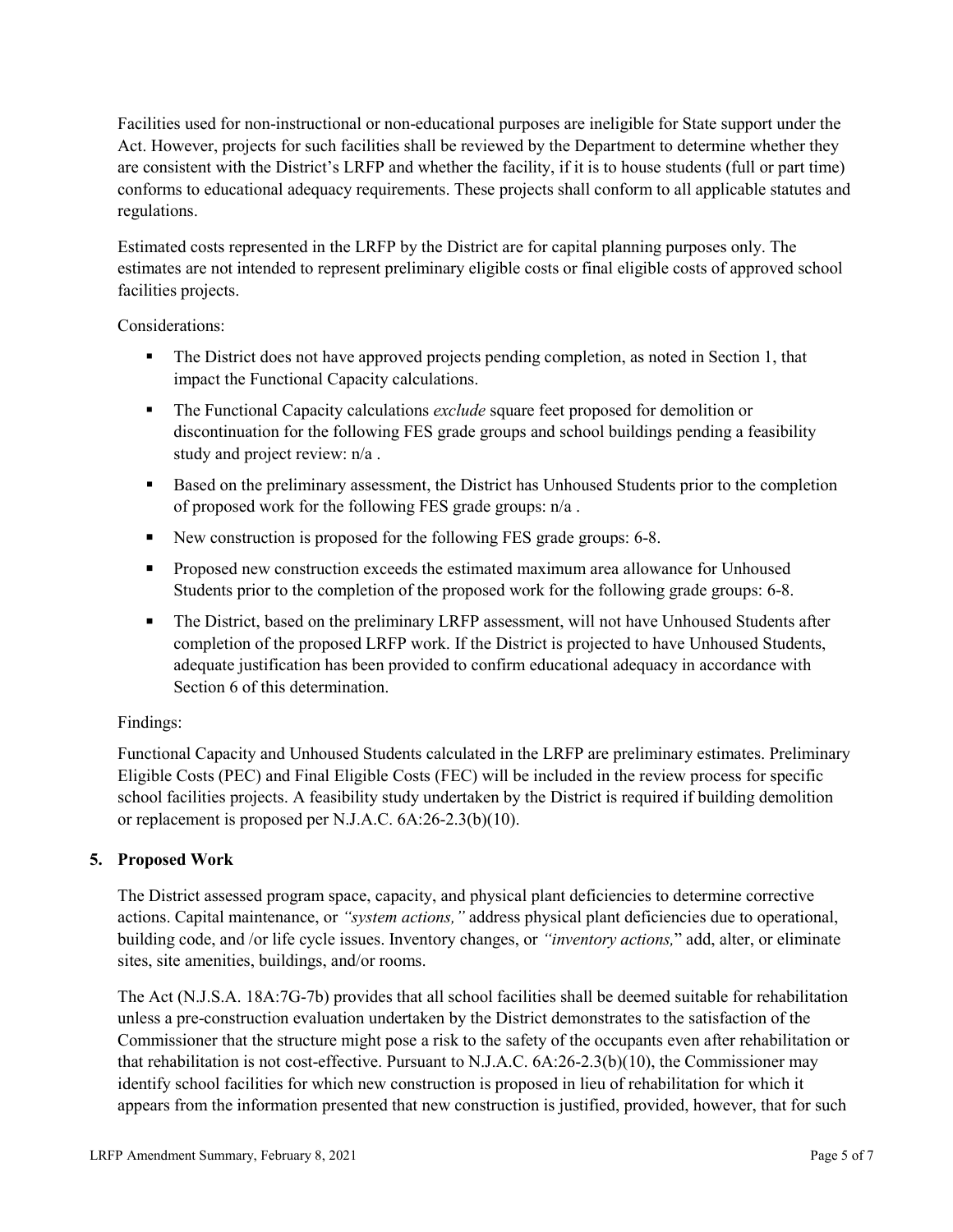school facilities so identified, the District must submit a feasibility study as part of the application for the specific school facilities project. The cost of each proposed building replacement is compared to the cost of additions or rehabilitation required to eliminate health and safety deficiencies and to achieve the District's programmatic model.

Table 5 lists the scope of work proposed for each school based on the building(s) serving their student population. Proposed inventory changes are described in the LRFP website reports titled *"School Asset Inventory Report and "Proposed Room Inventory Report."* Information concerning proposed systems work, or capital maintenance can be found in the "LRFP Systems Action Summary Report."

With the completion of the proposed work, the following schools are proposed to be eliminated: n/a; the following schools are proposed to be added: n/a .

| <b>Proposed Scope of Work</b>                                                                  | <b>Applicable Schools</b>          |
|------------------------------------------------------------------------------------------------|------------------------------------|
| <b>Renovation only</b> (no new construction)                                                   |                                    |
| System actions only (no inventory actions)                                                     | Bragg ES (030); Dickerson ES (040) |
| Existing inventory actions only (no systems actions)                                           | n/a                                |
| Systems and inventory changes                                                                  | n/a                                |
| <b>New construction</b>                                                                        |                                    |
| Building addition only (no systems actions)                                                    | n/a                                |
| Renovation and building addition (system, existing<br>inventory, and new construction actions) | Black River MS (020)               |
| New building on existing site                                                                  | n/a                                |
| New building on new or expanded site                                                           | n/a                                |
| Site and building disposal (in addition to above scopes)                                       |                                    |
| Partial building demolition                                                                    | n/a                                |
| Whole building demolition                                                                      | n/a                                |
| Site and building disposal or discontinuation of use                                           | n/a                                |

#### **Table 5: School Building Scope of Work**

Findings:

The Department has determined that the proposed work is adequate for approval of the District's LRFP amendment. However, Department approval of proposed work in the LRFP does not imply the District may proceed with a school facilities project. The District must submit individual project applications with cost estimates for Department project approval. Both school facilities project approval and other capital project review require consistency with the District's approved LRFP.

## **6. Proposed Room Inventories and the Facilities Efficiency Standards**

The District's proposed school buildings were evaluated to assess general educational adequacy in terms of compliance with the FES area allowance pursuant to N.J.A.C. 6A:26-2.2 and 2.3.

District schools proposed to provide less square feet per student than the FES after the completion of proposed work as indicated in Table 5 are as follows: n/a